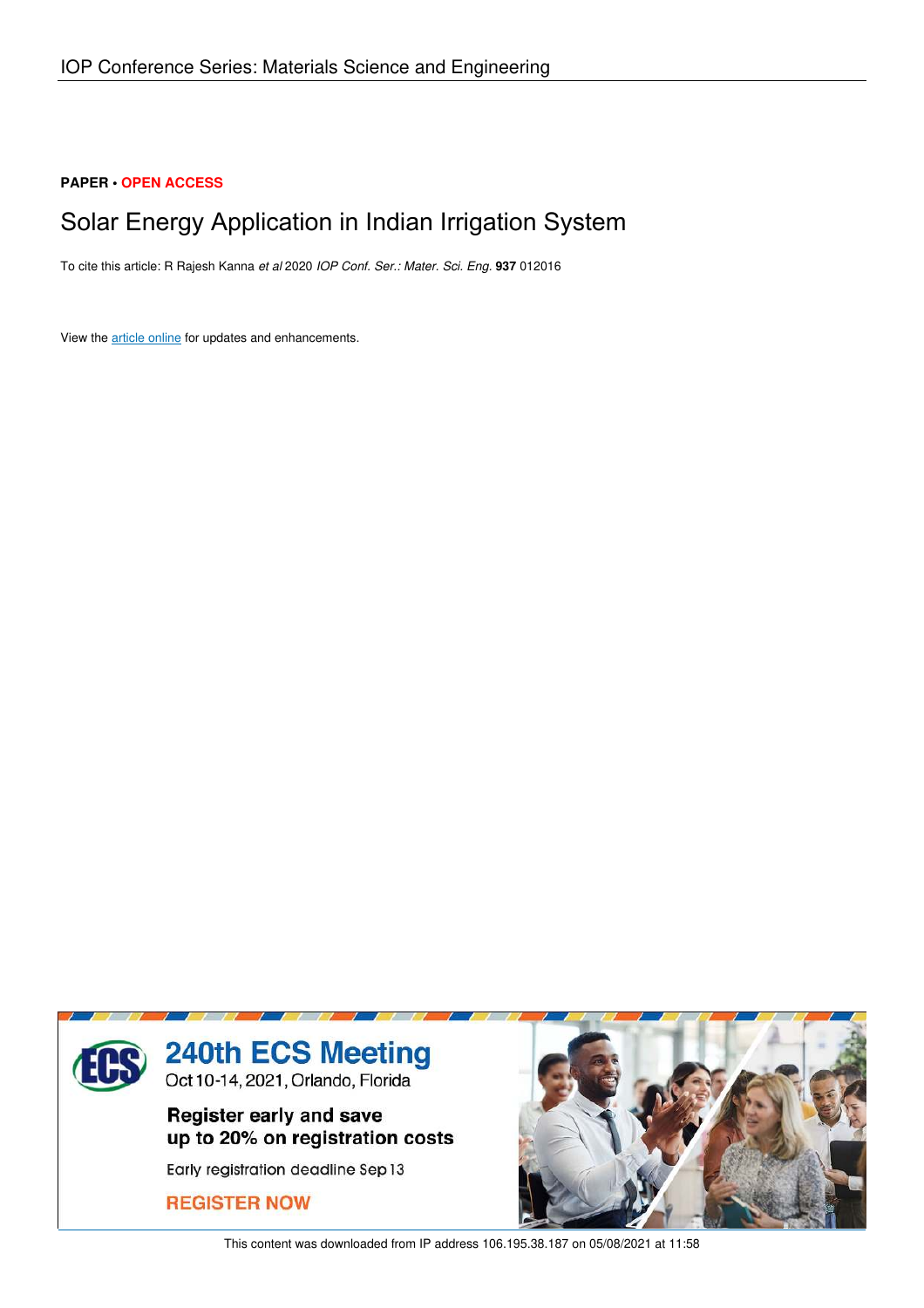# **Solar Energy Application in Indian Irrigation System**

**R Rajesh Kanna<sup>1</sup> , M Baranidharan<sup>1</sup> , R Raja Singh<sup>12</sup>\*, V Indragandhi<sup>12</sup>**

<sup>1</sup>School of Electrical Engineering, Vellore Institute of Technology, Vellore, India <sup>2</sup>Advanced Drives Laboratory, Department of Energy and Power Electronics, Vellore Institute of Technology, Vellore, India Correspondence: rrajasingh@gmail.com

**Abstract**. The electricity deficit and high diesel costs influence the pumping needs of urban water supply and irrigation; hence, the use of solar power for water pumping is a viable alternative to traditional water pumping systems dependent on grid power and diesel. In recent decades, attention has been given to clean and renewable energies from the vast majority of countries' priorities in the environmental and economic sectors. Agricultural sector is backbone of Indian economy as population increases demand of water also increases. Extract and transfer of water to agriculture and drinking is equals high-energy consumption. One of the best solutions is to use of an abundant and almost free solar energy to supply energy in all sectors, especially the irrigation sector. In the growth period of crops, when irrigation is often required, there are a high of solar radiation comes from the sun. This study shows that in India, like many other developing countries, the weakness of using this important source, the program of converting solar energy, and photovoltaic pumping systems use. This paper summarizes solar energy development and its application in the irrigation system and comparing them with the conventional diesel pumps. The expected results of this paper are to encourage the politicians, statesmen, and professionals to planning and policy-making the use of the green energy industry in the water sector that could pump water to the villages and agriculture and jump in the energy sector to the economic and Sustainable development.

#### **1. Introduction**

It is well known fact that Indian economy is one of the leading economies over the world. Among the various sectors in the Indian economy, agricultural sector provides the largest contribution to develop the nation. In order to achieve extreme manpower utilization and highest return in a given postulated it is required to promote different engineering methods which are recently used in today's global market [1]. Since there is a snowballing in usage of energy, the nonstop decrease in prevailing sources of fossil fuels and the rising issues in relation to the environment pollution, we have been pushed to discover renewable energy sources like solar energy, wind energy, etc. [2]. Solar energy is one of the greatest plentiful resources of energy in this universe. Besides being a solution to today's energy problem, Solar power also acts as a pollution free form of energy. Photovoltaic generation is an effective method for consuming the solar energy [3]. The solar energy projects in most of the developing countries of the world are diverse, such as rural power supply, communication services, water pumping, street lighting, cooling and heating of residential and commercial spaces, heating of water etc. that protected the environment [4]. Handling with the current situation of energy problems in India, irrigation system using solar power can be opted for farmers to manage their agricultural works. It is a finest technique to produce the energy in an eco-friendly manner after a primary investment [5]. One of the most significant usages of solar energy is providing drinking water for small communities which has the around thousand

Content from this work may be used under the terms of theCreative Commons Attribution 3.0 licence. Any further distribution of this work must maintain attribution to the author(s) and the title of the work, journal citation and DOI. Published under licence by IOP Publishing Ltd 1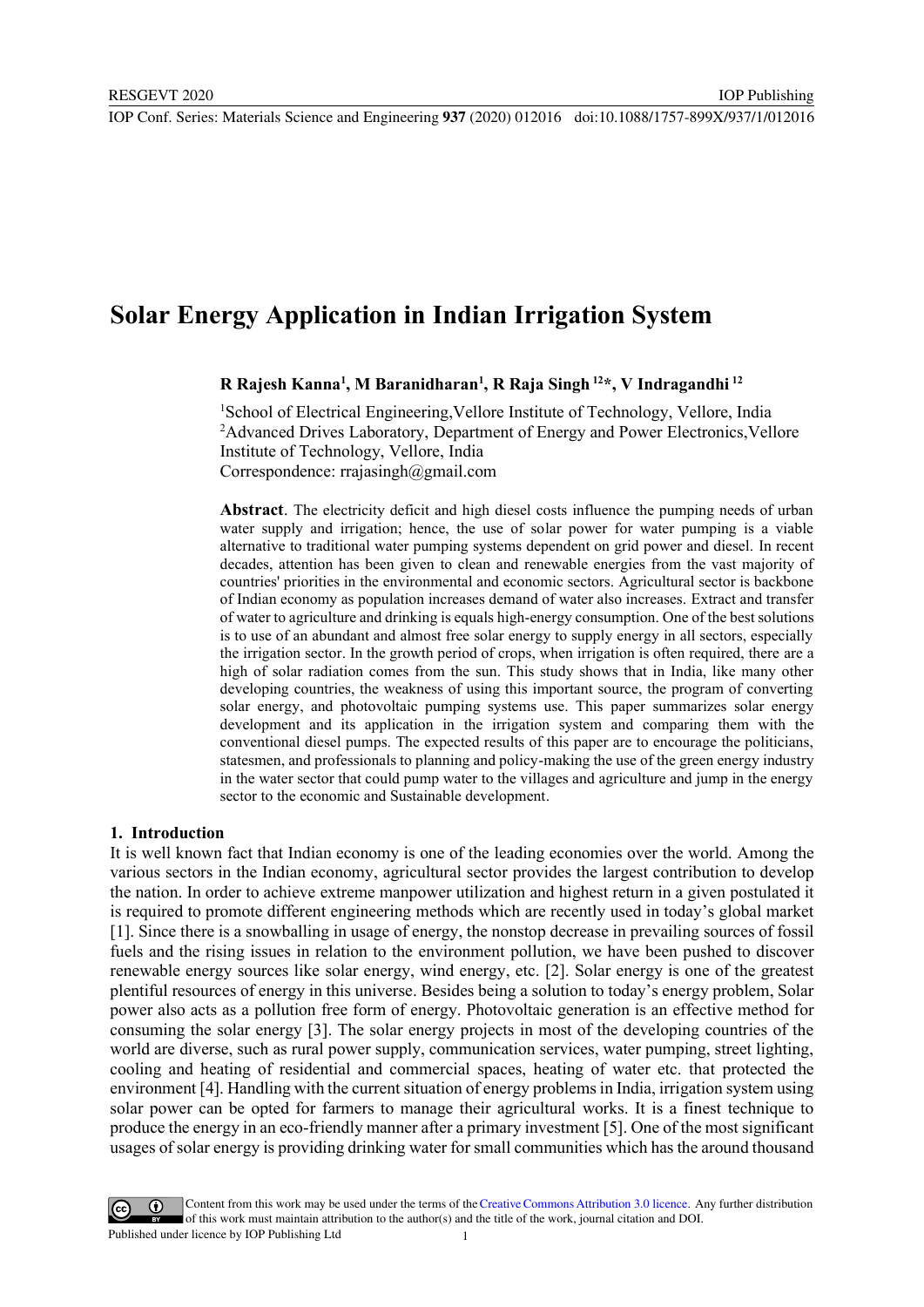members [6]. The World Bank estimates the number of people who live in remote rural areas and do not have safe drinking water in developing countries about one billion people [7].

 According to the distant villages of the nationwide grid, supplying energy and drinking water to the rural population is very difficult and costly. For this reason, the policy of exploiting local energy sources, such as solar energy, has been recognized for many years as a useful solution. One can mention the benefits of using local energy, improving health and well-being, boosting agriculture through irrigation, access to safe drinking water and providing residential lighting and reducing urban migration. At present, more than 160,000 villages worldwide are based on solar energy [8]. Among the many uses of solar energy, photovoltaic pumping systems have been widely welcomed in the last two decades. According to World Bank reports, up to 1993, ten thousand photovoltaic pumps were installed and operated worldwide, and by the year 1998, there were 60,000 photovoltaic pumping systems [9]. Solar water pumps are very efficient in areas where the expansion of the power grid is not feasible. Even in areas where the connection to the national grid is possible, the use of photovoltaic pumps is preferable for several reasons [10]. Solar pumps can be used in numerous capacities according to the necessity of water [11].Today, the implementation and exploitation of photovoltaic pumps system in developing countries are growing faster than in developed countries. The reasons for this are as follows. restrictions on the distribution of the power grid, money restrictions for the import of oil and The Government's commitment towards rural population, providing electricity, health, and educational programs that have been guaranteed by international organizations [12]. Therefore, Governments in developing countries have decided to invest in the production of photovoltaic pumps system. Most of these studies began in 1979 and continue to this day [13]. The cost-effective economics of the photovoltaic pumps were fixed in comparison with the diesel pumps. In addition, during the survey of the inhabitants of the region, great reliability, and supply of water volume required by photovoltaic pumps were confirmed. Studies of photovoltaic pumps system in India confirm the economic justification and social benefits of these systems [14].

#### **2. Solar pumping system**

Photovoltaic is being used for pumping for an extensive kind of processes, especially for water irrigation in agricultural area. It can be also used in refrigeration of fruits and vegetables, fencing, cattle lighting and insects controlling. The techniques which are being used in the PV system is applicable to only those activities that have need of slight power input. They are inappropriate when it comes to large power consuming areas like rice mills and high powered agricultural processing [15]. In current situation, under the hot sun, farmers find difficult to irrigate their plants to maintain their crops green. They suffer because they have no appropriate idea about obtainability of the power. The solar pumping system offers an idea to solve this problem. Generally, the solar pumping system has the following main parts: Electric solar panels pump controller, submersible pump, converter, storage tank and rechargeable battery. The illustration of solar pumping system is shown in figure 1.

#### *2.1. Solar Panel*

Solar panels are manufactured with solar cells which comprises of semiconductor materials. The main purpose of solar panels is to change solar power into DC electrical power. The rating of the load determines the number of cells needed and their size. The higher amount of electric power can be produced with the help of collecting solar cells. However, the solar panel should be placed accurately at precise angles towards the sun rays. The size of the pump is being decided in accordance with the photovoltaic cells. The solar submersible pumping system need to be operated along with a PV array of capability with the value ranging between 250 to 550 watt peak, and are being calculated through several typical test. Numerous modules in series & parallel can be utilized to acquire the adequate PV power output. When the PV modules are involved in typical test conditions, it should have a minimum of 74 watt peak.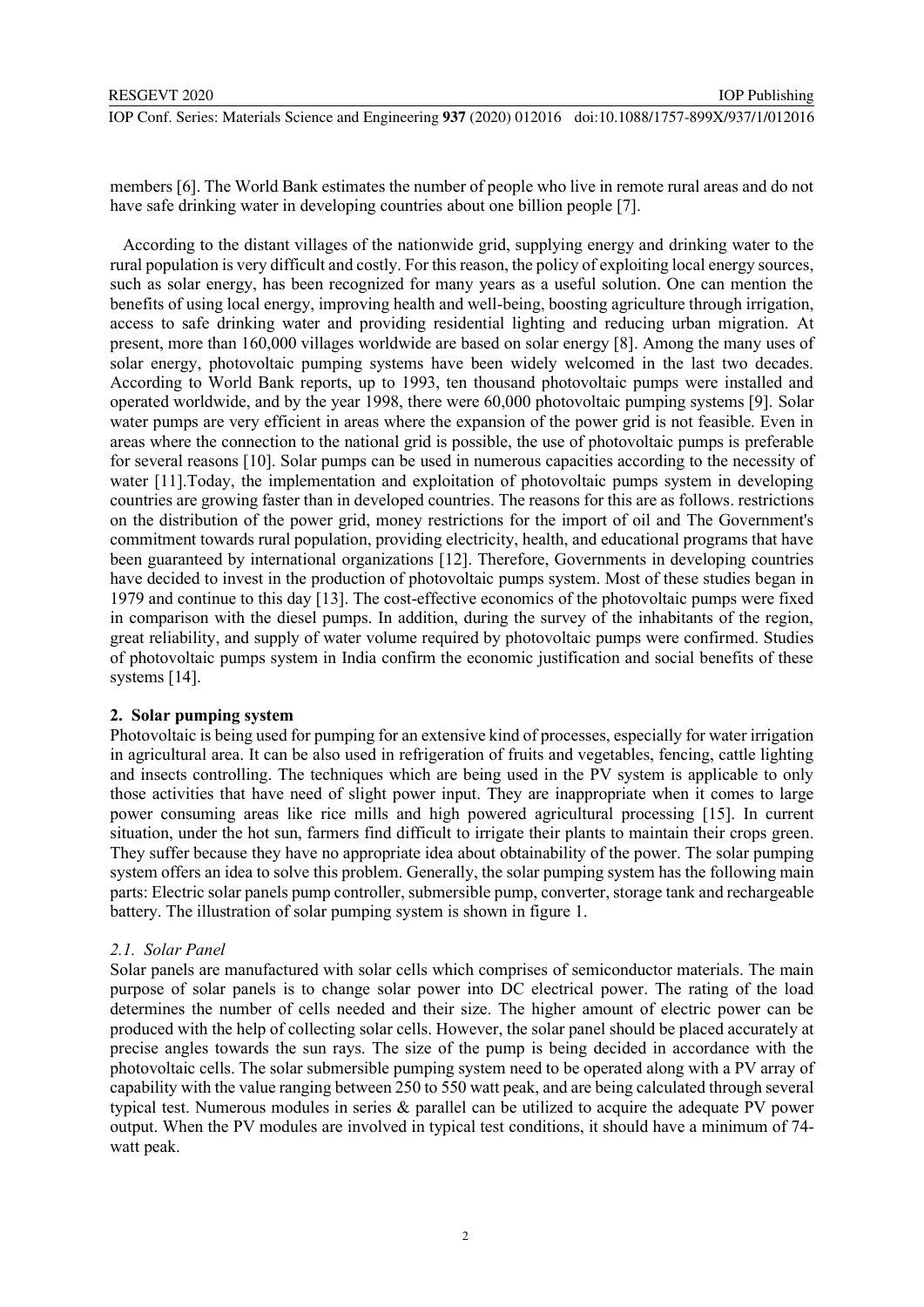

#### **Figure 1.** Solar pumping system

#### *2.2. The Submersible Pump*

The submersible pump is often placed in a stainless steel case, which is located in a well pit at the joint of the open channel and the natural stream course. The pump controller is used to pump water towards the water tank within a specific time period using the control unit. The size of the solar pumps is determined by the total depth of the well and the longitudinal and local losses of the piping system in pumping from the well and the required water flow.

#### *2.3. Solar charge Controller*

A charge controller is very significant electrical device in any solar-power system. It allows correct charging voltages to the batteries. The main purpose of charge controller is to regulate the current as well as voltage from the solar panel. It also used for charging the battery and protect the battery from over and undercharging conditions.

#### *2.4. Battery*

The battery is generally used for store current that is formed by the PV panel and delivered to the equivalent loads. The batteries requirement may be varied according to load requirement.

The photovoltaic system being large, needs the solar panel as its component in order to produce and deliver the electricity in rural and urban area's applications. The electric current produced by the photovoltaic panels is direct current (D.C). The voltages of these plates varying according to the variation of temperature and solar radiation. Solar cells are available in three types of monocrystals, polycrystals, and morphs. The pump controller adjusts the power exchanged between the solar panels and the pump. This controller protects the pump against current fluctuations and provides conditions for permanent output. In addition, if the pump is dry, the pump controller can automatically shut down the system, also the pump can be shut down by installing a floating switch connected to the controller when filling the tank. Control circuit permits the battery to charge. A converter circuit transforms DC supply from the battery to AC supply and it gives power to the water pump which is sunken into the well. Before discharging the water into the agricultural arena, the water is drove into an overhead tank for keeping save the water provisionally. The storage mechanism in the solar water pump system can be either water storage method or power storage method. The storage water method most economical way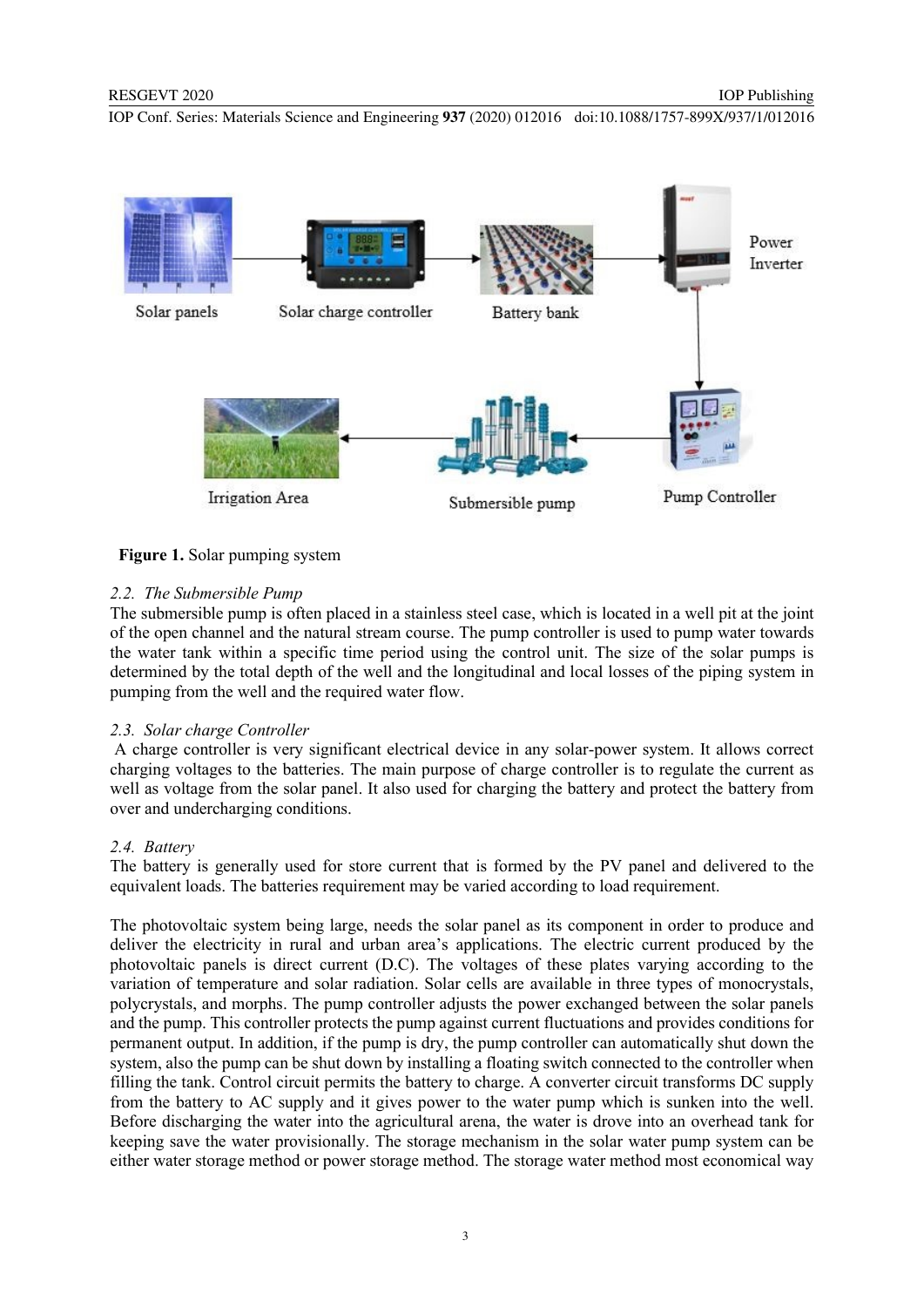to save water and the most reliable method. Of course, the system can save the power for using the pump during cloudy days and at night with battery embedding. Although this method has high reliability, it also requires higher costs and more maintenance than the first method.

### **3. Comparison of energy consumption and solar pumps in India with other countries**

The addition of solar power capacity into the electrical grids has been adopted by several countries and terrains to deliver a substitute to conventional energy resources. To take advantage of global experiences and compare the situation in India in terms of solar energy projects and consumption activities, especially in irrigation sector, according to a study of broad and wrap existing research and reports created. In this table of solar energy, development activities in various countries, especially in the solar water pumping for irrigation to farms, are summarized. The growth of photovoltaics over the universe is enormously vibrant and differs intensely by country. Nearly 37 countries in the world will generate more than one gigawatt cumulative solar power by 2020. By the end of 2019, a cumulative amount of 629 GW of solar power was installed throughout the world [16]. By early 2020, the leading country for solar power was China with 208 GW, [17] [18] accounting for one-third of global installed solar capacity. The cumulative photovoltaic capacity has been improved as 75 gigawatt (GW) and touched 303 GW, adequate to deliver around 1.8% of the world's entire electricity intake at the end of 2016. The China, the United States, and India were the leading PV panel installers in 2016 through 2019[19] [20]. The Honduras having its PV capacity is presently liable to deliver 12.5 percent of the country's electrical energy, at the same time, Italy, Greece and German is generating from 7 to 8 percent of the domestic electricity intake [21-23].

| Country                     | <b>Description</b>                                                                                                                                                                                         | <b>Description of</b><br>activity                                                                                  | Data             |  |  |  |
|-----------------------------|------------------------------------------------------------------------------------------------------------------------------------------------------------------------------------------------------------|--------------------------------------------------------------------------------------------------------------------|------------------|--|--|--|
| China                       | The world's largest solar<br>power plant construction<br>with<br>the<br>program<br>production capacity of<br>200<br>the<br>gigawatts<br>accounting for one-third<br>of<br>global<br>installed<br>capacity. | 99% of the area under<br>irrigation pump and<br>photovoltaic systems<br>are most cultures.                         | 2020[24][25]     |  |  |  |
| Japan                       | The program uses<br>existing solar energy in<br>space and sends to Earth<br>by the year 2030 in<br>Japan. By the end of<br>2017 cumulative<br>capacity reached 50<br>gigawatts.                            | Solar energy production,<br>increasing 1.2 times in<br>one year.                                                   | Up to $2017[26]$ |  |  |  |
| Unite the States of America | The decision to install<br>10 million solar panels<br>within a decade and<br>10% of the electricity<br>needed by the year<br>2030.at the end of 2017<br>cumulative capacity<br>touched 50 gigawatts.       | Convert the Nevada<br>desert (the location of<br>the nuclear tests) is the<br>world's largest solar<br>laboratory. | Up to 2017[27]   |  |  |  |

**Table 1.** The activities of the different countries in the field of the use of solar energy and pump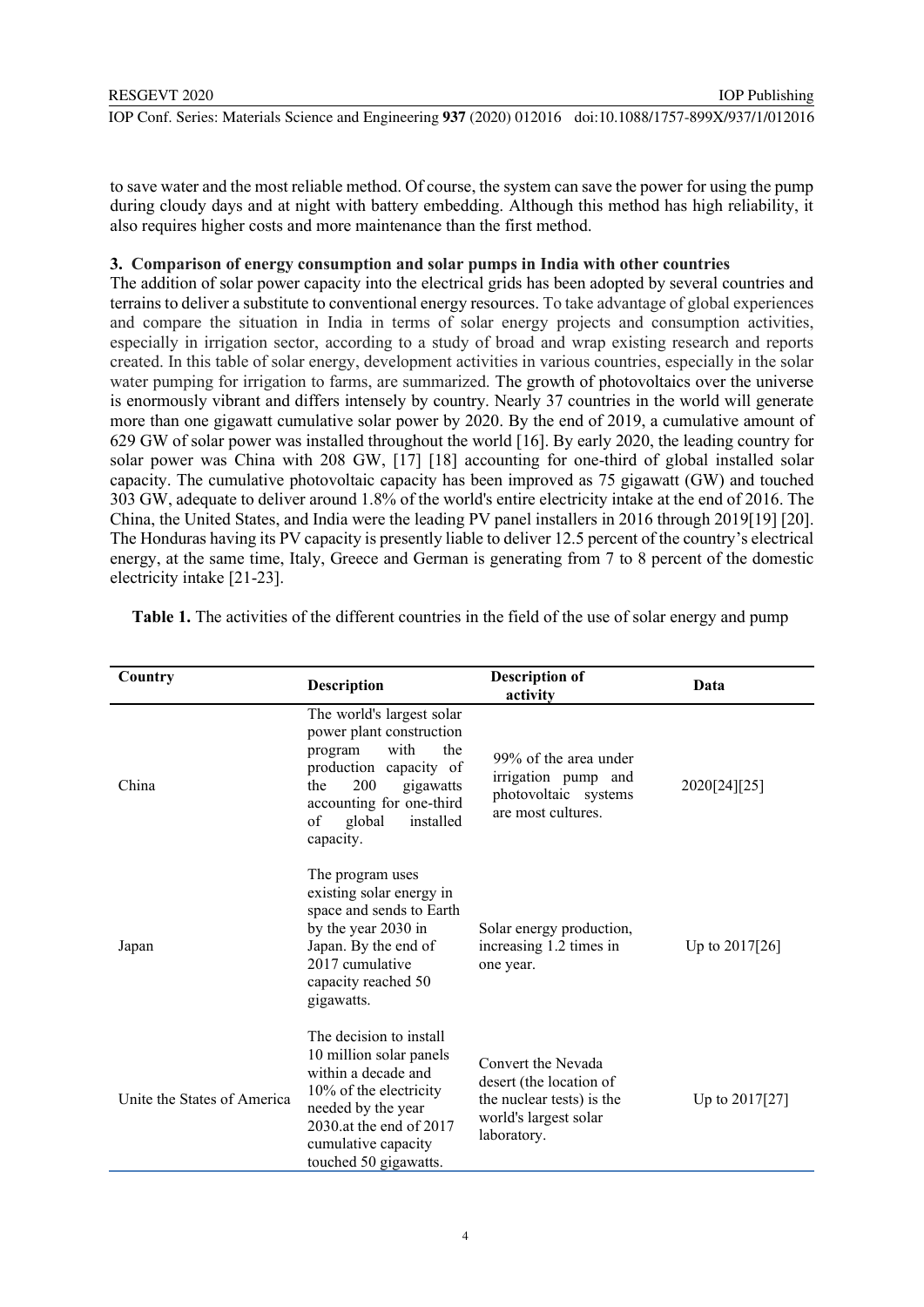IOP Publishing

IOP Conf. Series: Materials Science and Engineering **937** (2020) 012016 doi:10.1088/1757-899X/937/1/012016

| Taiwan | Long-term goal of<br>adding 6500 to 10000<br>MW for renewable<br>energy sources in the<br>next 20 years. By the<br>end 2019, the capacity<br>of solar energy<br>production touched 4<br>gigawatts.                                     | Construction of the<br>largest solar power plant<br>of Asia with an area of<br>two hectares with a<br>production capacity of<br>one megawatt of energy. | 2019[28] |
|--------|----------------------------------------------------------------------------------------------------------------------------------------------------------------------------------------------------------------------------------------|---------------------------------------------------------------------------------------------------------------------------------------------------------|----------|
| Jordan | The fortunes of the<br>public to make use of<br>this technology have<br>increased. Hit the<br>number of pumps<br>installed is exact at<br>hand. By the end 2018,<br>the capacity of solar<br>energy production<br>touched 1 gigawatts. | Promote the use of<br>photovoltaic systems are<br>the water pump and the<br>expansion of research in<br>this field.                                     | 2018[29] |
| Turkey | The program of the<br>annual energy<br>production of<br>photovoltaic systems is<br>500 kW. By the end<br>2018, the capacity of<br>solar energy production<br>touched 6 gigawatts.                                                      | Solar energy collector<br>plates increased from 8<br>million to 11 million<br>square meters.                                                            | 2018[30] |
| India  | Installation and<br>operation of<br>photovoltaic water<br>pump 10000 of the goals<br>of the PM-Kusum in this<br>country. . By the end<br>2019, the capacity of<br>solar energy production<br>touched 37.5 gigawatts.                   | Installed the 181000-<br>water pump with<br>photovoltaic systems for<br>agricultural areas.                                                             | 2019[31] |

#### **4. A review: usage of solar energy in agricultural area**

Water pumps in most essential application in agricultural sector, the use of solar energy for lifting the water is a best option for agricultural development and efficient use of available water resources. There are various stages to implement the solar water pump to the irrigation system, and are as follows, (i) Determine the quantity of water requirement which includes climatic analysis. (ii) Calculate the power requirement for pumping water. (iii) Estimate the rate of energy production and climatic adaptation. The aim of the study was to estimate the rate of energy production and climate adaptation [24-36]. Water requirement for irrigation, which is completed by use CROPWAT8.0 software for two types' crops one is winter wheat it planting time in November and harvest time in July.So during the design stages of the required flow drip irrigation system 33.3m<sup>3</sup>/h (25.9lit/s) and 7.5 hours and duration of irrigation in two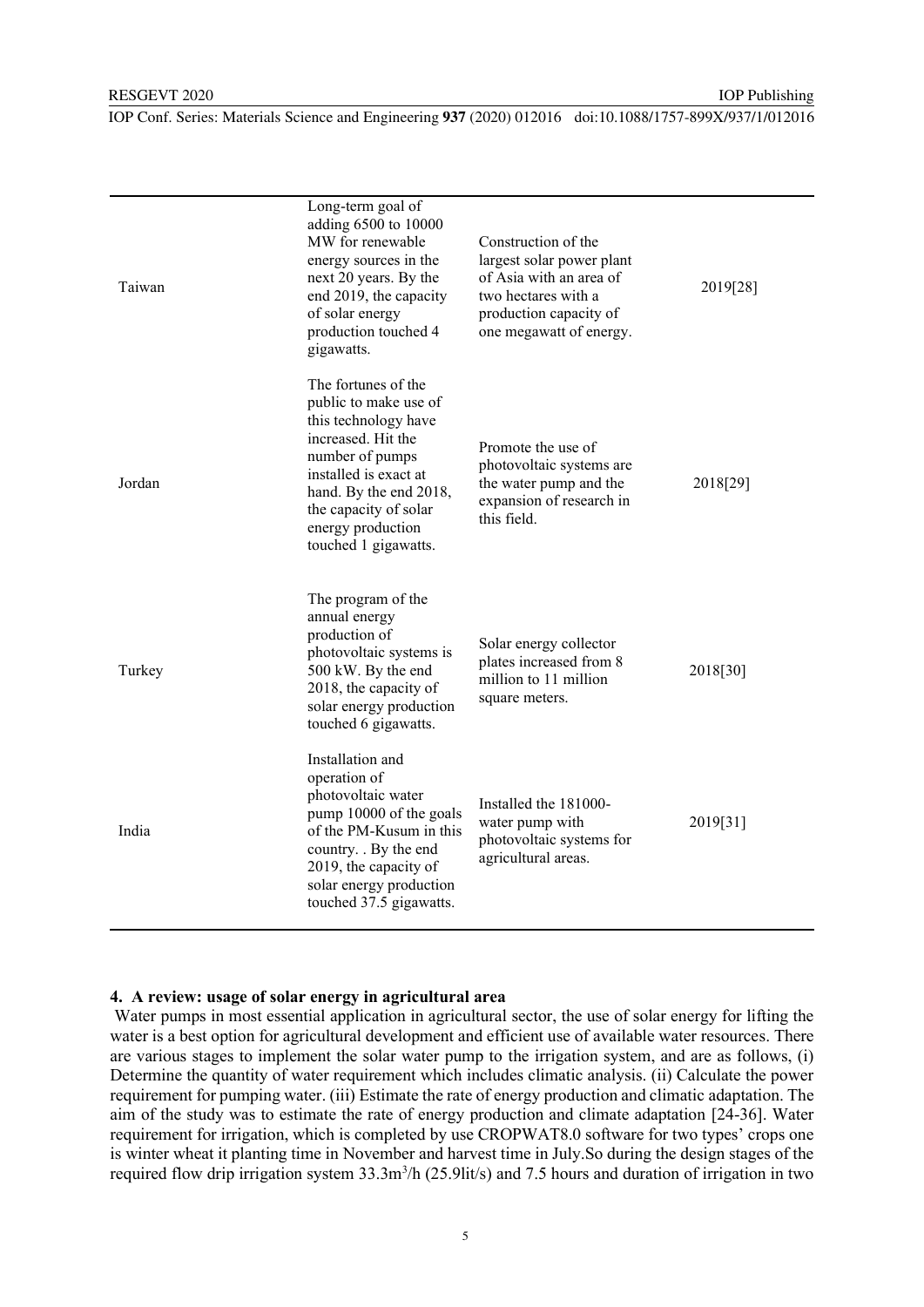turns. 27-meter system and the dynamic head static head are estimated to be 5 meters. The pump should be selected as the height of 32 metros of water [15].

The hydraulic energy (HE) requires pumping the 799.2 m<sup>3</sup>/day water.

$$
HE = \frac{Q \times TDH \times Dw \times Gr}{3.6 \times 10^6} \tag{1}
$$

Where:

 Q is flow requirement TDH is a total dynamic head of well. Dw is water density.

Gr is the gravity of earth.

HE= (799.2 x 32 x 1000 x 9.81)/ (3.6 x10<sup>6</sup>)

HE= 69.69 kWh/day

Pump capacity = 
$$
\frac{HE}{daily \, sun \, hours}
$$

\n
$$
= 69.69 / 6.791 = 10.26 \, \text{kW} = 13 \, \text{hp}.
$$

\n(2)

Pump capacity=13hp

#### *4.1. Shaft power*

The power which is provided by the motor to the pump shaft is named as the shaft power. The ratio of hydraulic pump to the efficiency of the pump determines the shaft power.

$$
Shaft power (Ps) = \frac{hydraulic power}{efficiency of pump(np)} \tag{3}
$$

 $np = 80 \% = 0.8$ Shaft power (Ps) =  $13/0.8 = 16$  hp

#### *4.2. Motor power*

 The power used up by the pump motor to change the pump shaft is called as the motor power. We can calculate the motor power by adding the shaft power and power loss that is made due to ineffectiveness in changing electric power into kinetic power [37-48]. It is better defined as the ratio of shaft power to the motor efficiency.

$$
Motor power = \frac{shaft power}{efficiency of motor (nm)}
$$
(4)

$$
\eta m = 90\% = 0.9
$$

Motor capacity =  $16/0.9 = 17 = 17$  hp

Total energy requirement 12.66 kW capacity available solar submersible in bazar start 0.5 horse power (HP) up to 50 horsepower (HP).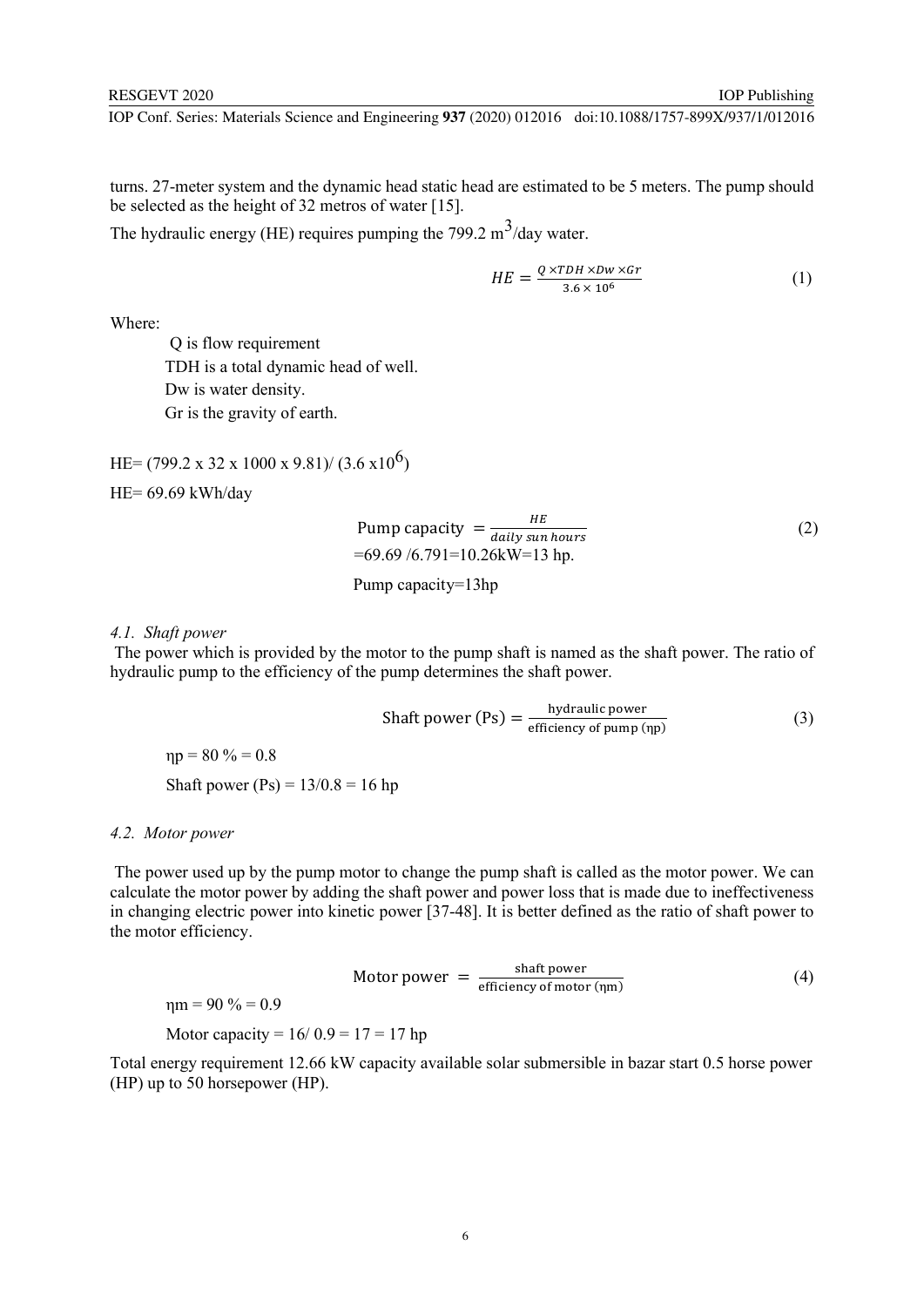#### **5. Design of solar photovoltaic array**

The solar photovoltaic array consists of several photovoltaic solar modules size basically to satisfy the energy needs of pumps has been designed. The connection of the PV modules in series and parallel, depending on the voltage and time required are made. The solar array installed in this field Fixed type can be either track one. The tracking system will considerably improve the efficiency although it adds an additional cost of tracking equipment.40 to 60% of the photovoltaic panels of the overall system costs. The power output of the PV array with respect to the difference in the location of the solar radiation and atmospheric factors, different temperatures, so the appropriate size according to the required page is very important and the process is difficult. The size of the PV array can be done regarding the need to lift the daily required an amount of hydraulic energy of water HE, Average daily radiation on photovoltaic array E and the daily subsystem efficiency. This method makes the system more accurate and reliable.

Peak watt module can be calculated with the equation

$$
Solar PV array power(kwp) = \frac{motor energy requirement}{Fx E}
$$
 (5)

IOP Publishing

Where:

 $F=$  array mismatch factor (0.85 on average)

 $E=$  daily subsystem efficiency (0.25 - 0.5 typically)

Solar array requirement  $(kW) = 12.66$  kW/  $(0.5*0.85) = 37.23$  kW

**Table 2.** Electrical characteristics of a multicrystalline solar panel.

| <b>Electrical characteristics</b>                      | <b>Values</b>            |  |  |  |  |  |
|--------------------------------------------------------|--------------------------|--|--|--|--|--|
| Maximum power (Pmax)                                   | 170 W                    |  |  |  |  |  |
| Voltage at maximum power point (Vmax)                  | 35.4 V                   |  |  |  |  |  |
| Current at maximum power point (Imax)                  | 4.8A                     |  |  |  |  |  |
| Short circuit current (Isc)                            | 5 A                      |  |  |  |  |  |
| Open circuit voltage (Voc)                             | 44.2 V                   |  |  |  |  |  |
| Temperature coefficient of short circuit current (Isc) | $0.065 \pm 0.015$ (%/°C) |  |  |  |  |  |
| Temperature coefficient of open circuit voltage (Vop)  | $-160 \pm 20$ mV         |  |  |  |  |  |
| Temperature coefficient of power                       | $-0.5\pm0.05$ (%/°C)     |  |  |  |  |  |
| NOCT $(^{\circ}C)$                                     | $47 \pm 2$               |  |  |  |  |  |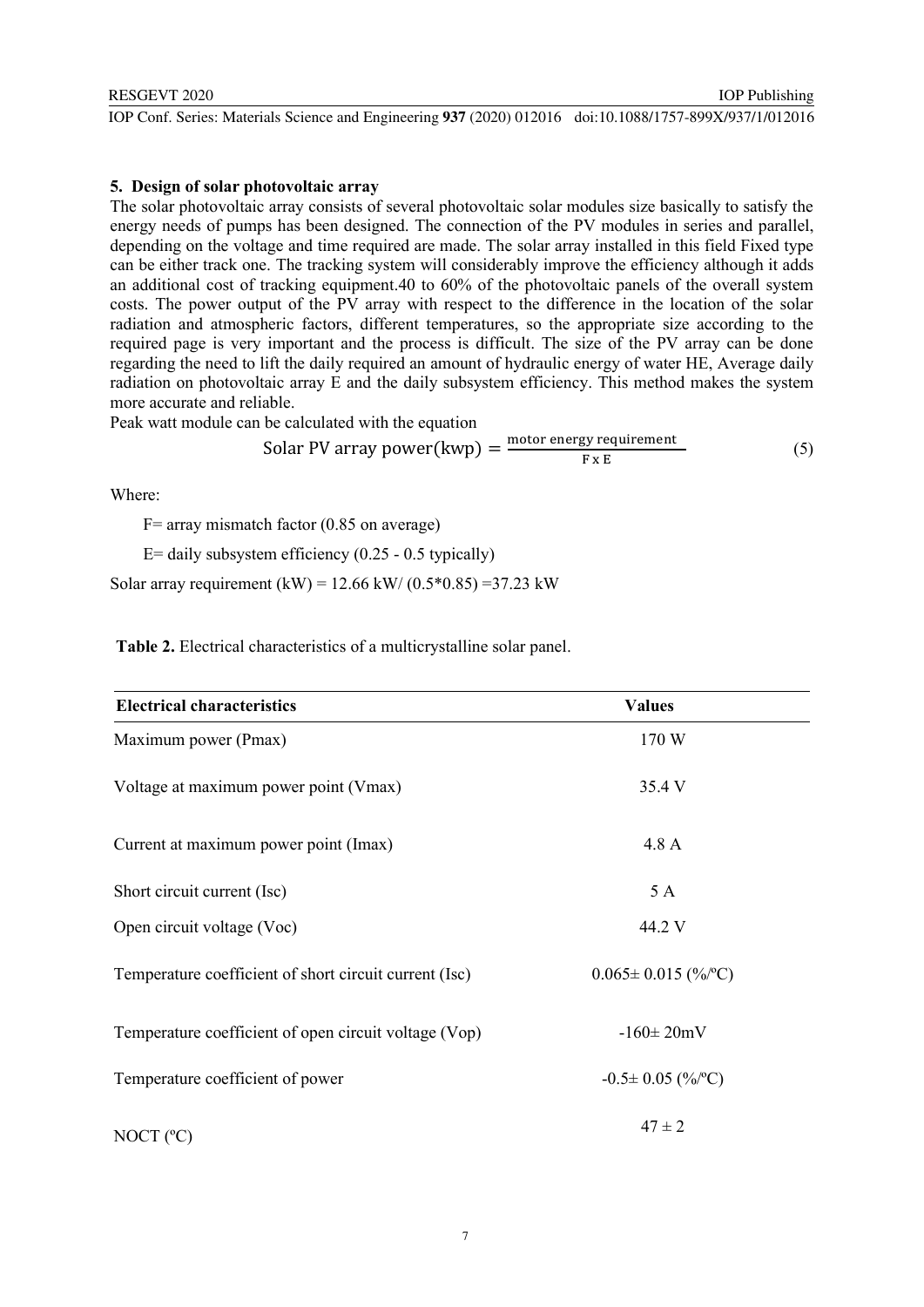*5.1. Number of series and parallel* 

Maximum power of the system  $W_{pa} = 37235W$ 

The maximum voltage of the module  $V_{mp}$ =35.4V

The maximum current of the module  $I_{mp} = 4.8A$ 

Boost converter input voltage it is the maximum voltage of the system  $V_{ma}$ =500V

The maximum current of the system  $I_{ma}$  Maximum power of the system/ maximum voltage of the system

Maximum current of the system  $I_{ma} = W_{pa} / V_{ma} = 37235/500 = 74.47$  A

Number of series module N<sub>s</sub> = maximum voltage of the system/ Maximum voltage of the module=  $V_{ma}$ /  $V_{mp} = 500/35.4 = 15$ 

Number of module parallel = Maximum current of the system/ Maximum current of the module =  $I_{\text{ma}}/$  $I_{mp}$ =74.47/4.8 = 15

Total number of the PV panel =  $15*15=225$ 

#### **6. Solar water pump comparing with diesel water pump**

In this section, a detailed analysis carried out between solar water pump and diesel water pump is the perspective of cost and reliability. Diesel water pumps, are usually cost effective at the initial time, though when it comes to operation and maintenance, they are costly. Unlikely, the solar water pumps are having maximum initial cost and little for operation and maintenance. In consistency, it is more liable to make use of solar water pumps rather than using diesel water pumps. From the environmental point of view, diesel driven water pump is produce various gases which change climate as well as health hazards. This is made possible where diesel water pump gets rusted when it is actually not in use, but solar pumps may survive for years, even if it is not used properly. The preliminary cost of the solar water pump is frequently unapproachable to the project executors to expanse their funds as extreme as possible to grasp the highest number of receivers with the use of a low primary optimum cost.

| Particulars                | Solar water pump                                                                   | Diesel water pump                                                                   |
|----------------------------|------------------------------------------------------------------------------------|-------------------------------------------------------------------------------------|
| Available capacity kW (hp) | $0.5(0.75)$ to $75(100)$                                                           | $3.7(5)$ to $11(150)$                                                               |
| Capital cost               | High                                                                               | Moderate                                                                            |
| Running cost               | No running cost                                                                    | Very high                                                                           |
| Maintenance cost           | Negligible                                                                         | High                                                                                |
| Routine maintenance        | Only panel cleaning once a<br>week                                                 | Diesel lubrication minor<br>&major servicing required,<br>periodic overhauling must |
| Part replacement           | Moderate                                                                           | Worn out parts need to be<br>replaced often                                         |
| Operator                   | No operator required, auto<br>start / stop possible                                | Operator required                                                                   |
| Other utilization          | PV array can be used for<br>electricity generation when<br>the pump is not running | N <sub>0</sub>                                                                      |
| Environmental aspect       | Silent & pollution free green<br>power                                             | High air pollution and noise<br>pollution                                           |
| Limitation                 | Works on solar during day<br>time only                                             | High fuel & maintenance cost                                                        |

**Table 3.** Comparing the solar water pump and diesel water pump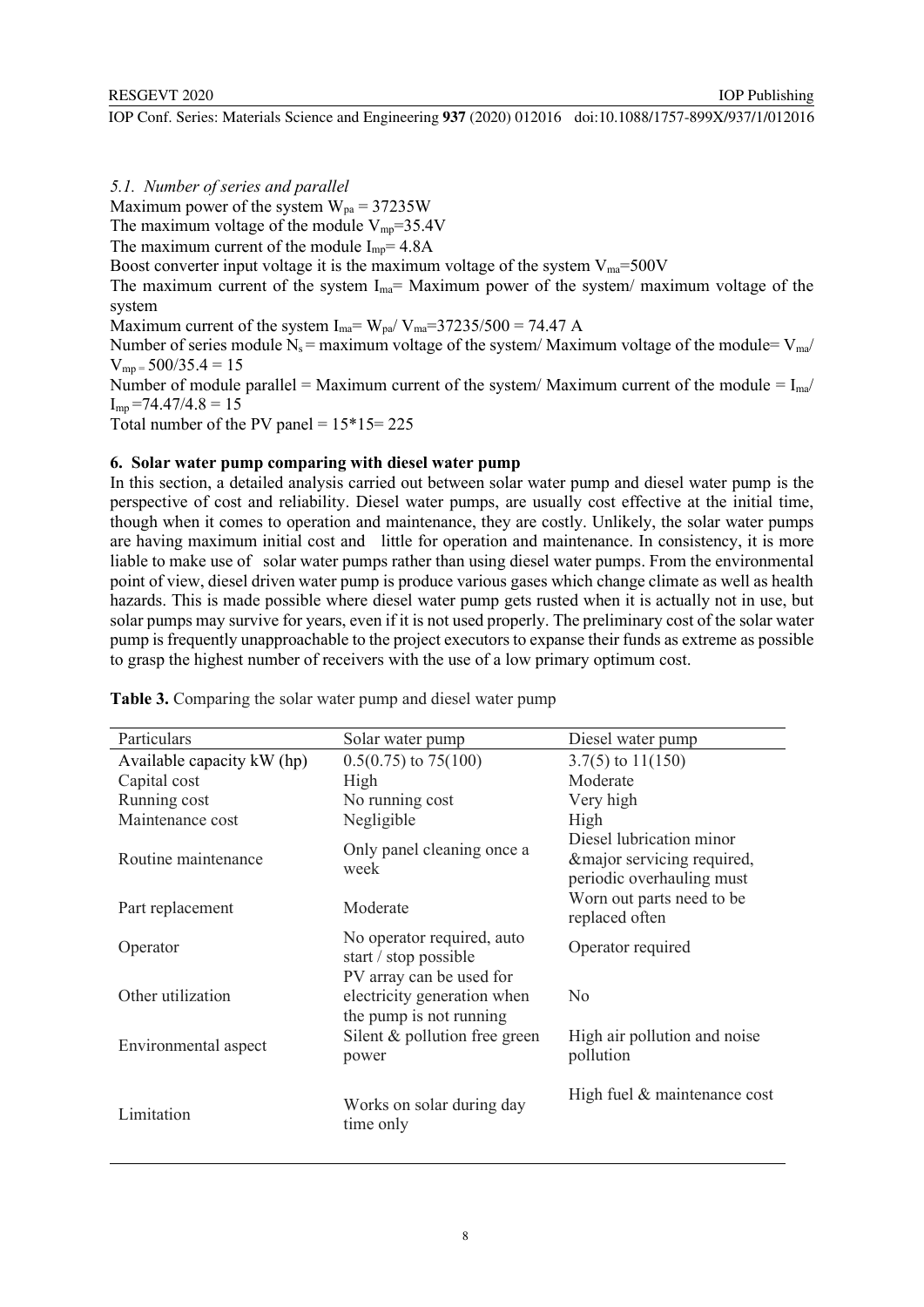| Years                     | Year             | year<br>2        | year<br>3        |                  | year<br>4        |          |       | Year<br>5        | year<br>10 |       | year 15          |  | year<br>20 |        | Total<br><b>USD</b> |  |
|---------------------------|------------------|------------------|------------------|------------------|------------------|----------|-------|------------------|------------|-------|------------------|--|------------|--------|---------------------|--|
| Solar water pump          |                  |                  |                  |                  |                  |          |       |                  |            |       |                  |  |            |        |                     |  |
| Initial cost              | 46644            | $\boldsymbol{0}$ |                  | $\boldsymbol{0}$ |                  | $\theta$ |       | $\theta$         | $\Omega$   |       | $\theta$         |  | $\theta$   |        | 46644               |  |
| Servicing cost            | $\boldsymbol{0}$ | $\boldsymbol{0}$ | $\boldsymbol{0}$ | $\boldsymbol{0}$ |                  |          |       | $\mathbf{0}$     | 574        |       | $\boldsymbol{0}$ |  | 673        |        | 1,247               |  |
| Maintenance<br>cost       | $\boldsymbol{0}$ | $\boldsymbol{0}$ | $\boldsymbol{0}$ |                  | $\boldsymbol{0}$ |          |       | $\boldsymbol{0}$ | 32163      |       | $\boldsymbol{0}$ |  | 37684      |        | 69847               |  |
| Cumulative<br>total       | 46644            | 46644            | 46644            |                  |                  | 46644    |       | 46644            | 79381      |       | 79381            |  | 117738     |        | 117738              |  |
| Diesel water pump         |                  |                  |                  |                  |                  |          |       |                  |            |       |                  |  |            |        |                     |  |
| Servicing<br>cost         | 500              | 510              | 520              |                  | 531              | 541      |       | 2,873            |            |       | 3,172            |  | 3,501      |        | 12148               |  |
| Maintenance<br>cost       | $\mathbf{0}$     | $\theta$         | 3121             |                  | $\theta$         |          | 1624  |                  | 8620       | 9668  |                  |  | 6386       | 29419  |                     |  |
| Fuel                      | 4380             | 5037             | 5793             |                  | 6661             | 7661     |       |                  | 59399      |       | 119472           |  | 240299     |        | 448702              |  |
| Fuel<br>delivery<br>costs | 2600             | 2652             | 2705             |                  | 2759             | 2814     |       | 14939            |            | 16493 |                  |  | 18210      |        | 63172               |  |
| Cumulative<br>total       | 7480             | 15679            | 27818            |                  | 37769            |          | 50409 | 136240           |            |       | 285045<br>553441 |  |            | 553441 |                     |  |

**Table 4:** comparison of solar water pump and diesel water pump.

#### **7. Conclusion**

The solar power is suitable for agricultural applications such that electrical fencing, threshing, aeration, grinding, irrigation, purification etc. Nowadays the farmers from India are generally using the solar energy in the water sectors especially in irrigation sectors for their agricultural farms. However, farmers are thinking the solar water pump systems initial cost is higher than diesel water pump system but never thought generation and maintenance costs of both systems. One of the most importing things is the solar water pump system PV array can be used for electricity generation when the irrigation is not a requirement. Solar water pumping systems can easily meet the irrigation water requirement for landholding system marginal farmers. Due to facing regularly increasing fuel cost, pump sets is being deployed every year in India. Solar water pump system helps in the reduction of diesel consumption. The solar water pump is no novelty it has existed since three decades also solar water pump are available for different types. And despite being blue, uses up to 30% of the country's productive energy would devour precious resources continue to use most of the electrical energy production. it insists that many costs on society and the environment, based on the frequency in the electric sector and thermal power plants to the environment imposes. From the above, we conclude that, compared with diesel engine pumping system, the solar pumping system is more feasible for irrigating the farms in India. In economic basis, solar water pumps are not more expensive if the solar energy are used continuously, though their capital cost is high.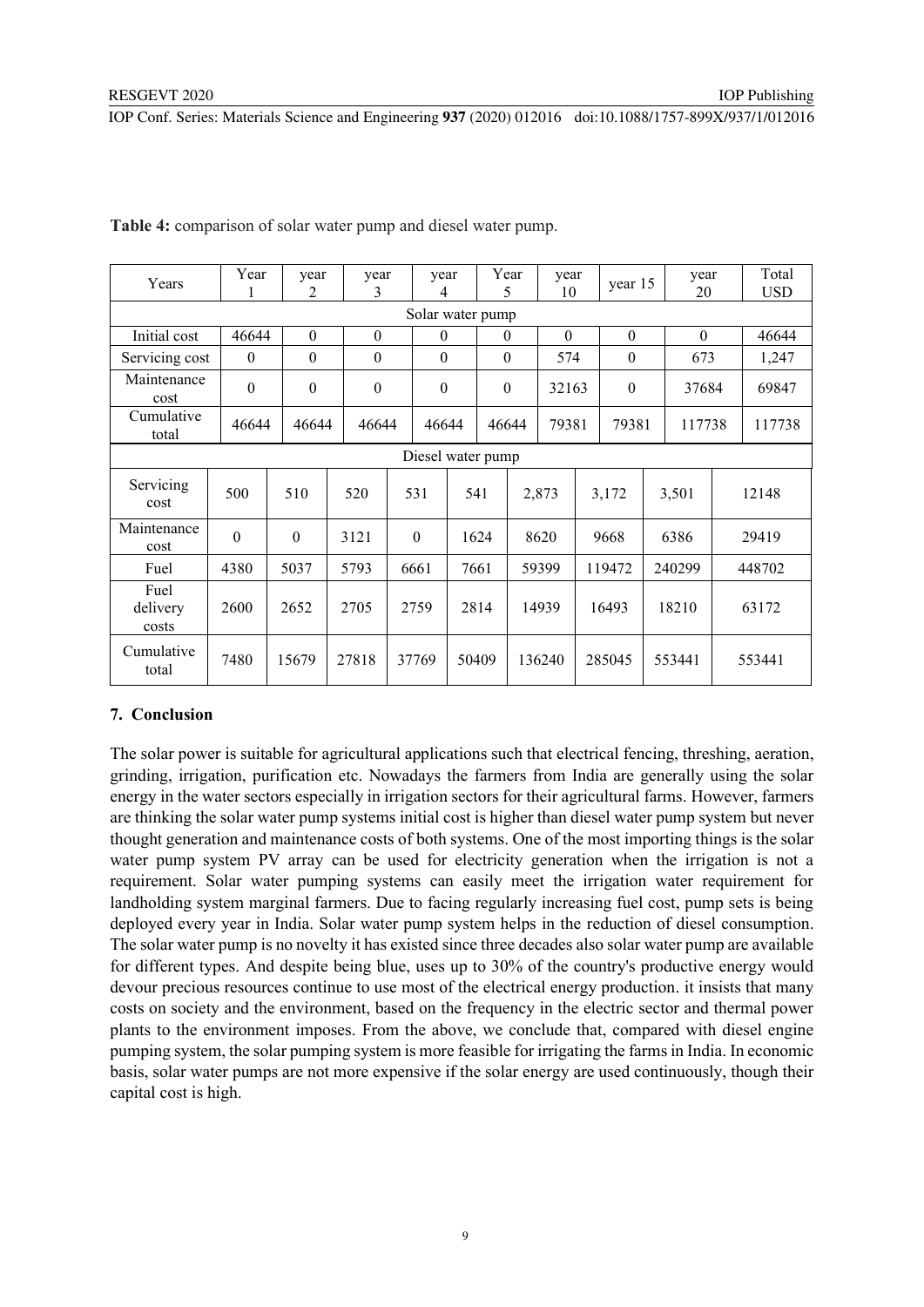#### **References**

- [1] Mr. M. A. Murtaza, Mr. Mragank Sharma, Rohit Yadav "Solar Powered Automatic Irrigation System" International Journal of Engineering Science and Computing, vol.7,issue no.4,April 2017.
- [2] Er.Upendra Singh, Mohit Vyas, Gaurav Sharma," Solar Based Smart Irrigation System" International Journal of Recent Research Aspects,vol.3,issue no.1,march 2016.
- [3] B. Kalaskar,Prof. Yashoda A. Kale" Solar Powered Automated Irrigation System", International Journal for Scientific Research & Development,vol.5,issue.10,2017.
- [4] R. R.Singh, B. A. Kumar, D. Shruthi, R. Panda, and C. T. Raj, "Review and experimental illustrations of electronic load controller used in standalone Micro-Hydro generating plants," Eng. Sci. Technol. an Int. J., vol. 21, no. 5, pp. 886–900, 2018, doi: 10.1016/j.jestch.2018.07.006.
- [5] V. Indragandhi, B. K. Vardhan, G. Arunkumar, R. Raja Singh, and S. Banumathi, "Implementation of a DC micro-grid for house hold applications," in 2018 8th International Conference on Power and Energy Systems, ICPES 2018, 2019, pp. 141–145, doi: 10.1109/ICPESYS.2018.8626889.
- [6] L. Prisilla, P.S.V. Rooban and L. Arockiam, "A novel method for water irrigation system for paddy fields using ANN," International Journal of Computer Science and Network, Vol.1, No. 2, April 2012.
- [7] R. R. Singh, V. Indragandhi, and S. Umashankar, "Impact of Voltage Variation on Hydroelectric Doubly Fed Machines - An Electro-thermomechnaical Investigation," in 2019 IEEE 2nd International Conference on Power and Energy Applications, ICPEA 2019, 2019, pp. 22– 27, doi: 10.1109/ICPEA.2019.8818535.
- [8] M.A. Salam, A. Ahmed, H. Ziedan, K. Sayed, M. Amery and M. Swify "A Solar-Wind Hybrid Power System for Irrigation in Toshka Area," IEEE Jordan Conference on Applied Electrical Engineering and Computing Technologies, pp. 1-6, Dec. 2011.
- [9] Kou Q, Klein SA, Beckman WA. A method for estimating the long-term performance of directcoupled PV pumping systems. Sol Energy 1998;64:33–40.
- [10] Khan MTA, Ahmed MR, Ahmed SI, Khan SI. Design and Performance analysis of water pumping using solar PV. In: Proceedings of the international conference of developments in renewable energy technology (ICDRET) 2012.
- [11] Mokeddem A, Midoun A, Kadri D, Said H, Iftikhar RA. Performance of a directly-coupled PV water pumping system. Energy Convers Manag 2011;52:3089–95.
- [12] R. R. Singh, H. Mohan, and T. R. Chelliah, "Performance of doubly fed machines influenced to electrical perturbation in pumped storage plant - a comparative electromechanical analysis," in India International Conference on Power Electronics, IICPE, 2017, vol. 2016-November, doi: 10.1109/IICPE.2016.8079516.
- [13] Benghanem M, Daffallah KO, Joraid A, Alamri and Jaber A. Performances of solar waterR pumping system using helical pump for a deep well: a case study for Madinah, Saudi Arabia. Energy Convers Manag 2013;6:50–6.
- [14] Setiawan A, Purwanto DH, Pamuji DS, Nurul Huda N. Development of a solar water pumping system in Karsts Rural Area Tepus, Gunungkidul through student community services. Energy Procedia 2014;47:7–14.
- [15] R. Raja Singh et al., "IoT embedded cloud-based intelligent power quality monitoring system for industrial drive application," Futur. Gener. Comput. Syst., vol. 112, pp. 884–898, 2020, doi: 10.1016/j.future.2020.06.032.
- [16] Sitharthan R, Geethanjali M and Pandy TKS 2016 Adaptive protection scheme for smart microgrid with electronically coupled distributed generations *Alexandria Engineering Journal* **55(3)** 2539-2550
- [17] Fathima AH, and Palanisamy K 2014 Battery energy storage applications in wind integrated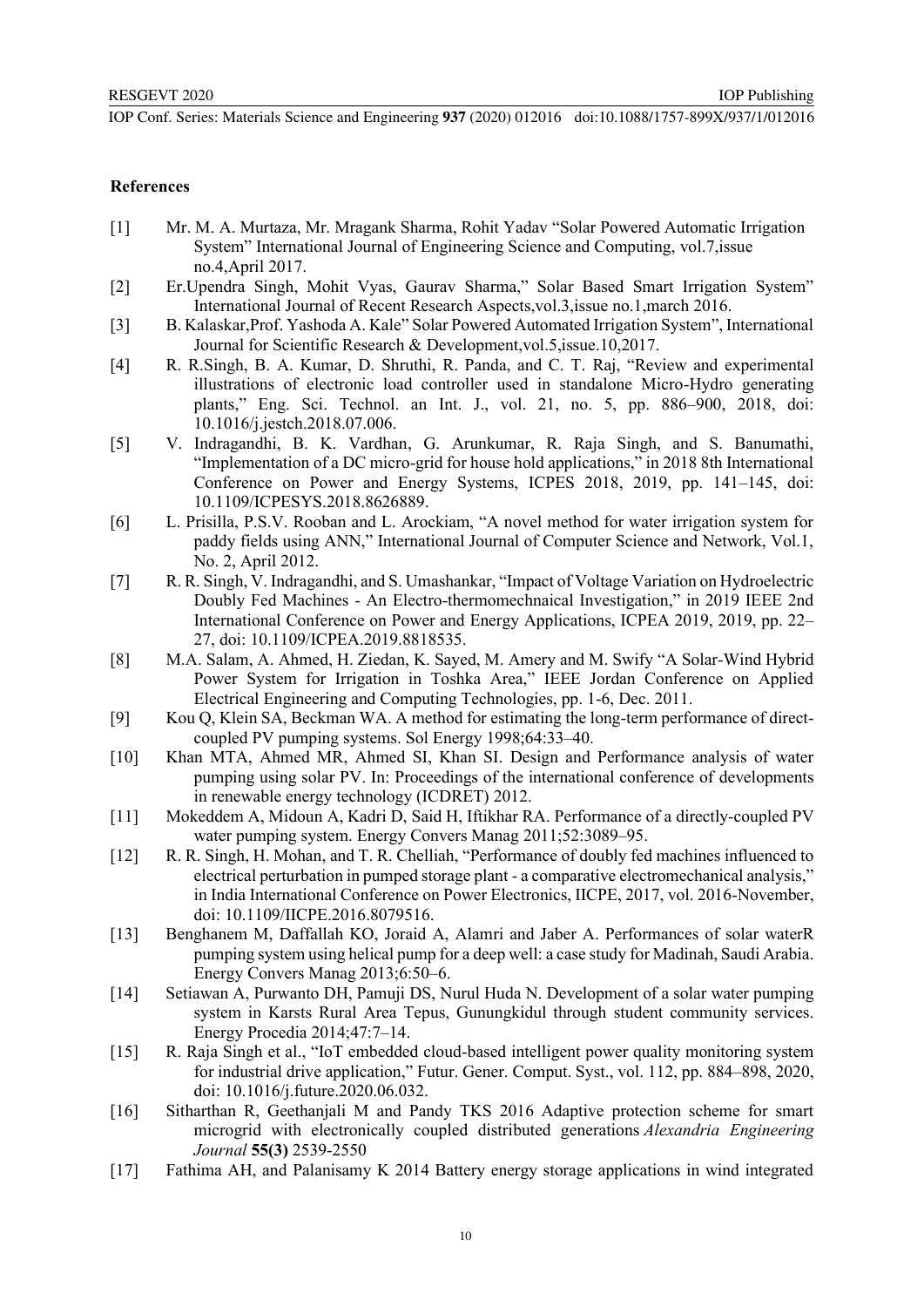systems—a review *IEEE International Conference on Smart Electric Grid* 1-8

- [18] Prabaharan N and Palanisamy K 2015 Investigation of single-phase reduced switch count asymmetric multilevel inverter using advanced pulse width modulation technique *International Journal of Renewable Energy Research* **5(3)** 879-890.
- [19] Jerin ARA, Kaliannan P and Subramaniam U 2017 Improved fault ride through capability of DFIG based wind turbines using synchronous reference frame control based dynamic voltage restorer. *ISA transactions* **70** 465-474
- [20] Sitharthan, R, Sundarabalan CK, Devabalaji KR, Nataraj SK and Karthikeyan M 2018 Improved fault ride through capability of DFIG-wind turbines using customized dynamic voltage restorer *Sustainable cities and society* **39** 114-125
- [21] Prabaharan N and Palanisamy K 2016 A single-phase grid connected hybrid multilevel inverter for interfacing photo-voltaic system *Energy Procedia* **103** 250-255
- [22] Palanisamy K, Mishra JS, Raglend IJ and Kothari DP 2010 Instantaneous power theory based unified power quality conditioner (UPQC) *IEEE Joint International Conference on Power Electronics, Drives and Energy Systems* 1-5
- [23] Sitharthan R and Geethanjali M 2017 An adaptive Elman neural network with C-PSO learning algorithm-based pitch angle controller for DFIG based WECS Journal of Vibration and Control **23(5)** 716-730
- [24] Sitharthan R and Geethanjali M 2015 Application of the superconducting fault current limiter strategy to improve the fault ride-through capability of a doubly-fed induction generator– based wind energy conversion system *Simulation* **91(12)** 1081-1087
- [25] Sitharthan R, Karthikeyan M, Sundar DS and Rajasekaran S 2020 Adaptive hybrid intelligent MPPT controller to approximate effectual wind speed and optimal rotor speed of variable speed wind turbine *ISA transactions* **96** 479-489
- [26] Sitharthan R, Devabalaji KR and Jees A 2017 An Levenberg–Marquardt trained feed-forward back-propagation based intelligent pitch angle controller for wind generation system *Renewable Energy Focus* **22** 24-32
- [27] Sitharthan R, Sundarabalan CK, Devabalaji KR, Yuvaraj T and Mohamed Imran A 2019 Automated power management strategy for wind power generation system using pitch angle controller *Measurement and Control* **52(3-4)** 169-182
- [28] Sundar DS, Umamaheswari C, Sridarshini T, Karthikeyan M, Sitharthan R, Raja AS and Carrasco MF 2019 Compact four-port circulator based on 2D photonic crystals with a 90° rotation of the light wave for photonic integrated circuits applications *Laser Physics* **29(6)** 066201
- [29] Sitharthan R, Parthasarathy T, Sheeba Rani S and Ramya KC 2019. An improved radial basis function neural network control strategy-based maximum power point tracking controller for wind power generation system *Transactions of the Institute of Measurement and Control* **41(11)** 3158-3170
- [30] Rajesh M and Gnanasekar JM 2017 Path observation based physical routing protocol for wireless ad hoc networks *Wireless Personal Communications* **97(1)** 1267-1289
- [31] Palanisamy K, Varghese LJ, Raglend IJ and Kothari DP 2009. Comparison of intelligent techniques to solve economic load dispatch problem with line flow constraints *IEEE International Advance Computing Conference* 446-452
- [32] Sitharthan R, Ponnusamy M, Karthikeyan M and Sundar DS 2019 Analysis on smart material suitable for autogenous microelectronic application *Materials Research Express* **6(10)** 105709
- [33] Rajaram R, Palanisamy K, Ramasamy S and Ramanathan P 2014 Selective harmonic elimination in PWM inverter using fire fly and fireworks algorithm *International Journal of Innovative Research in Advanced Engineering* **1(8)** 55-62
- [34] Sitharthan R, Swaminathan JN and Parthasarathy T 2018 March. Exploration of wind energy in India: A short review *IEEE National Power Engineering Conference* 1-5